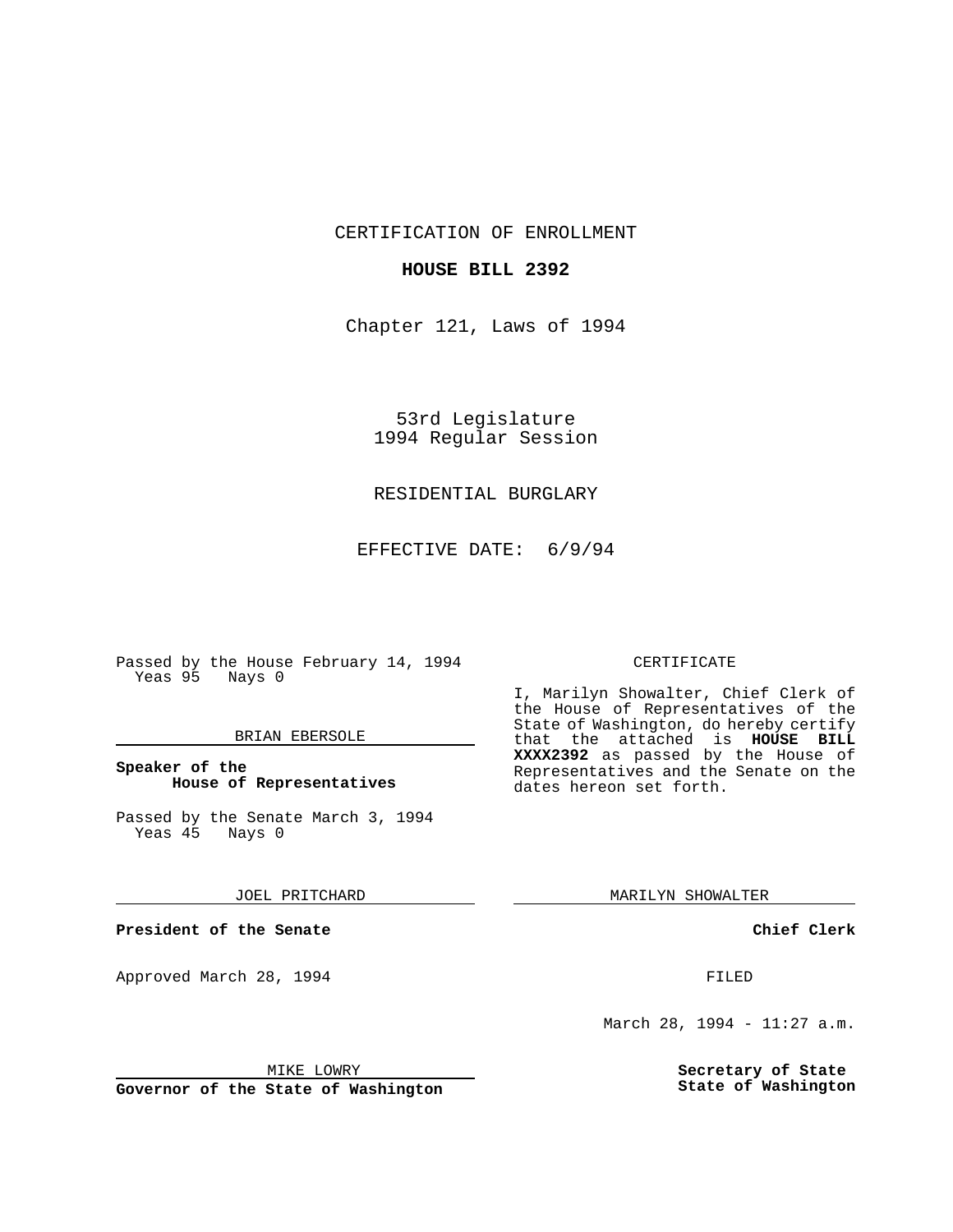# **HOUSE BILL 2392** \_\_\_\_\_\_\_\_\_\_\_\_\_\_\_\_\_\_\_\_\_\_\_\_\_\_\_\_\_\_\_\_\_\_\_\_\_\_\_\_\_\_\_\_\_\_\_

\_\_\_\_\_\_\_\_\_\_\_\_\_\_\_\_\_\_\_\_\_\_\_\_\_\_\_\_\_\_\_\_\_\_\_\_\_\_\_\_\_\_\_\_\_\_\_

Passed Legislature - 1994 Regular Session

# **State of Washington 53rd Legislature 1994 Regular Session**

**By** Representatives Mastin, Ballasiotes, Appelwick, Grant, Kessler, Dorn, Schoesler, Roland, Sheahan, R. Meyers, Wineberry, Long, Talcott, Van Luven, Johanson, Campbell, Fuhrman, Brumsickle, Wood, Silver, Kremen, Dyer, J. Kohl, Conway, Jones, Springer and McMorris

Read first time 01/14/94. Referred to Committee on Judiciary.

1 AN ACT Relating to residential burglary; amending RCW 10.95.020 and 2 10.99.020; and reenacting and amending RCW 9.41.010 and 9A.46.060.

3 BE IT ENACTED BY THE LEGISLATURE OF THE STATE OF WASHINGTON:

4 **Sec. 1.** RCW 9.41.010 and 1992 c 205 s 117 and 1992 c 145 s 5 are 5 each reenacted and amended to read as follows:

6 (1) "Short firearm" or "pistol" as used in this chapter means any 7 firearm with a barrel less than twelve inches in length.

8 (2) "Crime of violence" as used in this chapter means:

 (a) Any of the following felonies, as now existing or hereafter amended: Any felony defined under any law as a class A felony or an attempt to commit a class A felony, criminal solicitation of or criminal conspiracy to commit a class A felony, manslaughter in the first degree, manslaughter in the second degree, indecent liberties if committed by forcible compulsion, rape in the second degree, kidnapping in the second degree, arson in the second degree, assault in the second degree, assault of a child in the second degree, extortion in the first 17 degree, burglary in the second degree, residential burglary, and 18 robbery in the second degree;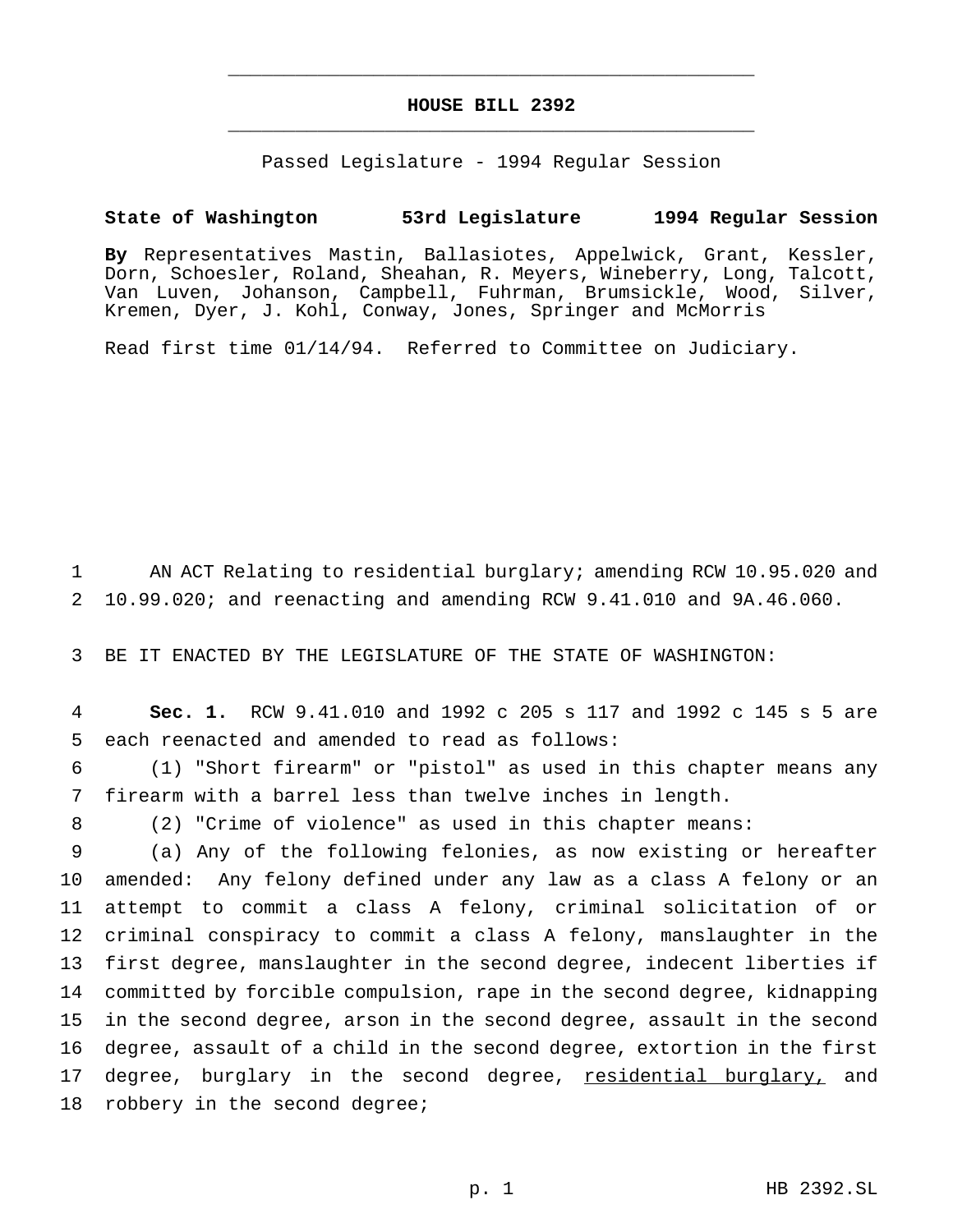(b) Any conviction or adjudication for a felony offense in effect at any time prior to July 1, 1976, which is comparable to a felony classified as a crime of violence in subsection (2)(a) of this section; and

 (c) Any federal or out-of-state conviction or adjudication for an offense comparable to a felony classified as a crime of violence under subsection (2) (a) or (b) of this section.

 (3) "Firearm" as used in this chapter means a weapon or device from which a projectile may be fired by an explosive such as gunpowder.

 (4) "Commercial seller" as used in this chapter means a person who has a federal firearms license.

 **Sec. 2.** RCW 9A.46.060 and 1992 c 186 s 4 and 1992 c 145 s 12 are each reenacted and amended to read as follows: As used in this chapter, "harassment" may include but is not limited to any of the following crimes: (1) Harassment (RCW 9A.46.020); (2) Malicious harassment (RCW 9A.36.080); (3) Telephone harassment (RCW 9.61.230); (4) Assault in the first degree (RCW 9A.36.011); (5) Assault of a child in the first degree (RCW 9A.36.120); (6) Assault in the second degree (RCW 9A.36.021); (7) Assault of a child in the second degree (RCW 9A.36.130); (8) Assault in the fourth degree (RCW 9A.36.041); (9) Reckless endangerment in the second degree (RCW 9A.36.050); (10) Extortion in the first degree (RCW 9A.56.120); (11) Extortion in the second degree (RCW 9A.56.130); (12) Coercion (RCW 9A.36.070); (13) Burglary in the first degree (RCW 9A.52.020); (14) Burglary in the second degree (RCW 9A.52.030); (15) Criminal trespass in the first degree (RCW 9A.52.070); (16) Criminal trespass in the second degree (RCW 9A.52.080); (17) Malicious mischief in the first degree (RCW 9A.48.070); (18) Malicious mischief in the second degree (RCW 9A.48.080); (19) Malicious mischief in the third degree (RCW 9A.48.090); (20) Kidnapping in the first degree (RCW 9A.40.020); (21) Kidnapping in the second degree (RCW 9A.40.030); (22) Unlawful imprisonment (RCW 9A.40.040); (23) Rape in the first degree (RCW 9A.44.040);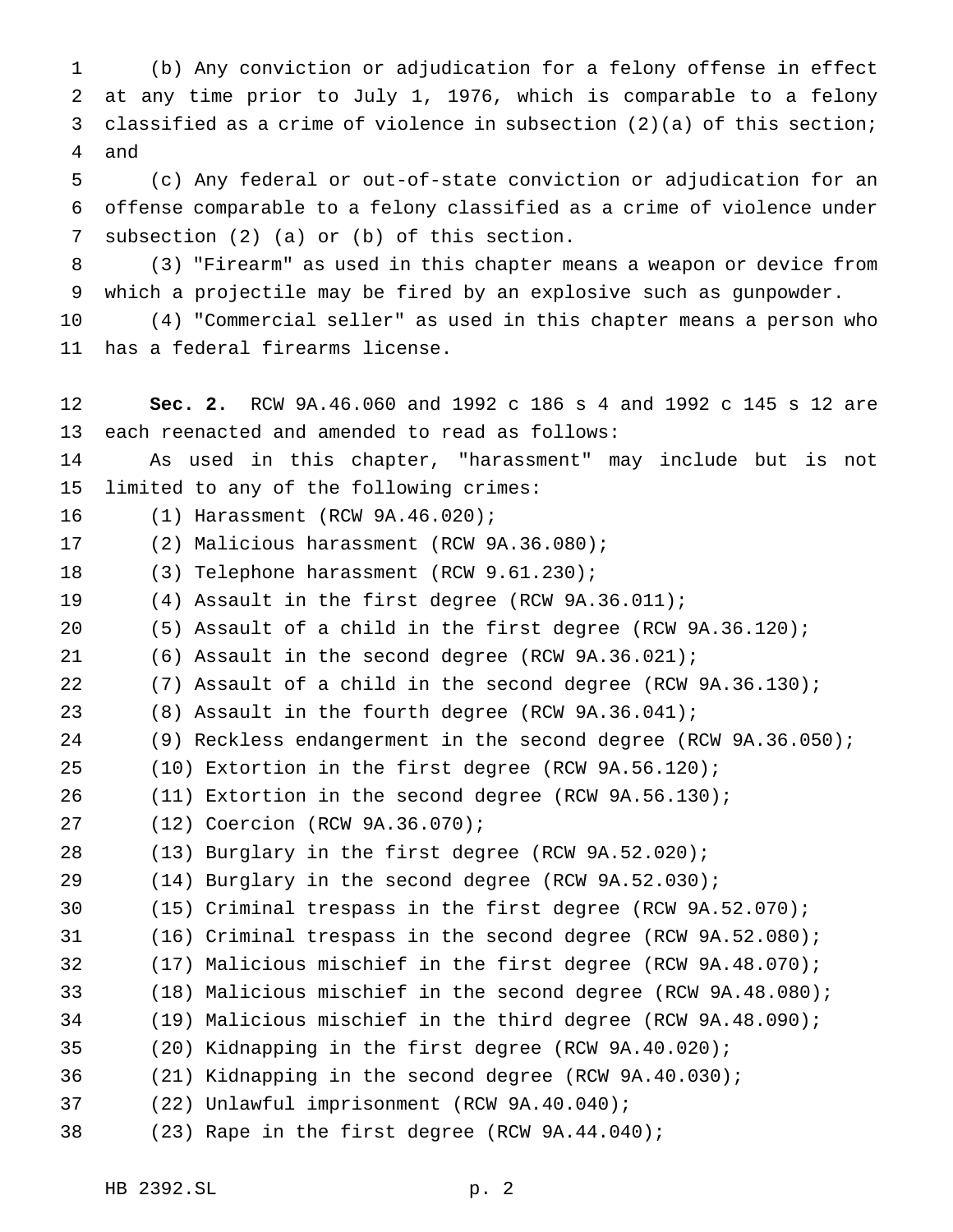(24) Rape in the second degree (RCW 9A.44.050); (25) Rape in the third degree (RCW 9A.44.060); (26) Indecent liberties (RCW 9A.44.100); (27) Rape of a child in the first degree (RCW 9A.44.073); (28) Rape of a child in the second degree (RCW 9A.44.076); (29) Rape of a child in the third degree (RCW 9A.44.079); (30) Child molestation in the first degree (RCW 9A.44.083); 8 (31) Child molestation in the second degree (RCW 9A.44.086); 9 (32) Child molestation in the third degree (RCW 9A.44.089); ((and)) 10 (33) Stalking (RCW 9A.46.110); and (34) Residential burglary (RCW 9A.52.025).

 **Sec. 3.** RCW 10.95.020 and 1981 c 138 s 2 are each amended to read as follows:

 A person is guilty of aggravated first degree murder if he or she commits first degree murder as defined by RCW 9A.32.030(1)(a), as now or hereafter amended, and one or more of the following aggravating circumstances exist:

 (1) The victim was a law enforcement officer, corrections officer, or fire fighter who was performing his or her official duties at the time of the act resulting in death and the victim was known or reasonably should have been known by the person to be such at the time of the killing;

 (2) At the time of the act resulting in the death, the person was serving a term of imprisonment, had escaped, or was on authorized or unauthorized leave in or from a state facility or program for the incarceration or treatment of persons adjudicated guilty of crimes;

 (3) At the time of the act resulting in death, the person was in custody in a county or county-city jail as a consequence of having been adjudicated guilty of a felony;

 (4) The person committed the murder pursuant to an agreement that he or she would receive money or any other thing of value for committing the murder;

 (5) The person solicited another person to commit the murder and had paid or had agreed to pay money or any other thing of value for committing the murder;

(6) The victim was:

 (a) A judge; juror or former juror; prospective, current, or former witness in an adjudicative proceeding; prosecuting attorney; deputy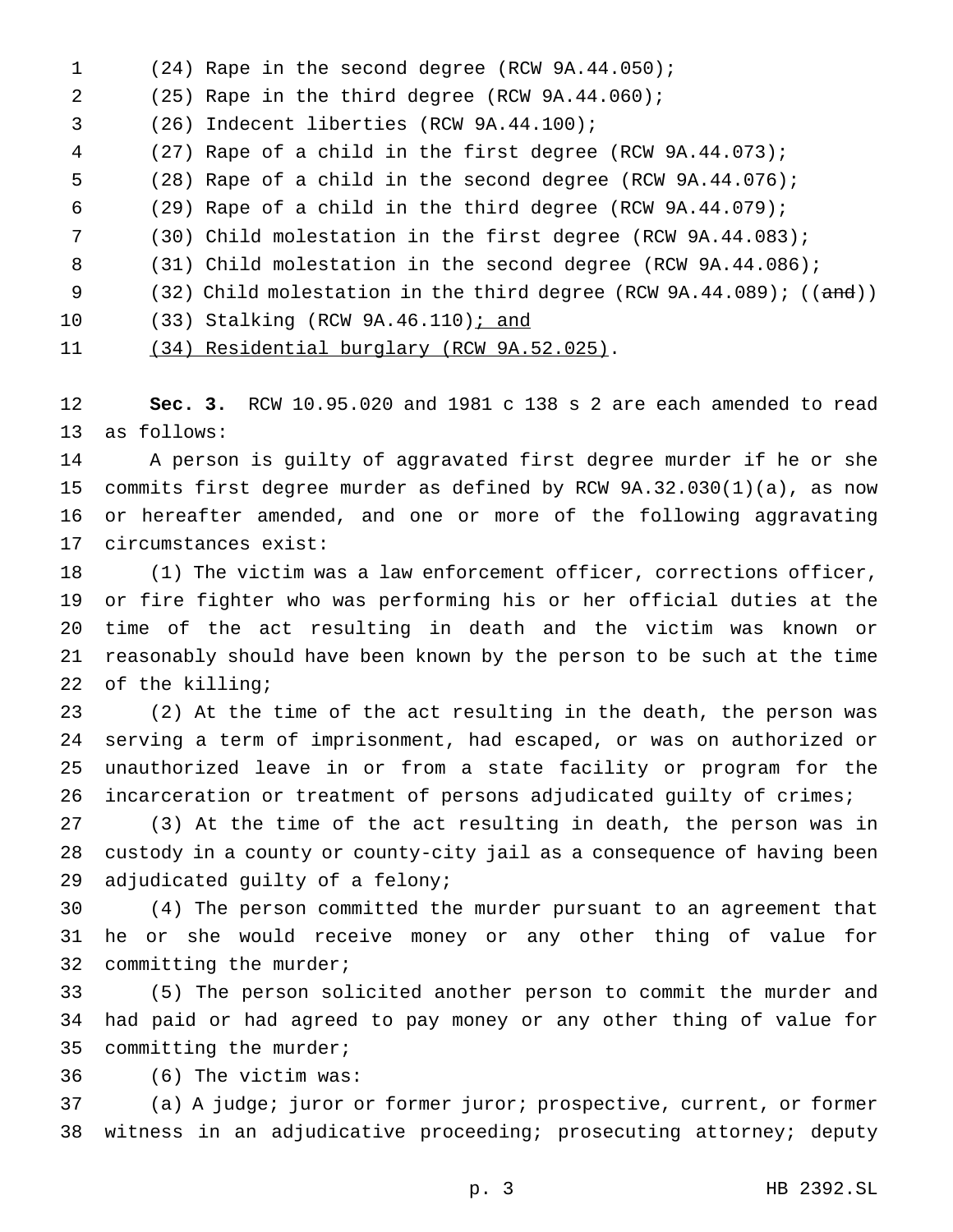1 prosecuting attorney; defense attorney; a member of the indeterminate 2 sentence review board ((of prison terms and paroles)); or a probation or parole officer; and

 (b) The murder was related to the exercise of official duties performed or to be performed by the victim;

 (7) The person committed the murder to conceal the commission of a crime or to protect or conceal the identity of any person committing a crime;

 (8) There was more than one victim and the murders were part of a common scheme or plan or the result of a single act of the person; (9) The murder was committed in the course of, in furtherance of,

or in immediate flight from one of the following crimes:

(a) Robbery in the first or second degree;

(b) Rape in the first or second degree;

15 (c) Burglary in the first or second degree or residential burglary;

(d) Kidnapping in the first degree; or

(e) Arson in the first degree;

 (10) The victim was regularly employed or self-employed as a newsreporter and the murder was committed to obstruct or hinder the investigative, research, or reporting activities of the victim.

 **Sec. 4.** RCW 10.99.020 and 1991 c 301 s 3 are each amended to read as follows:

 Unless the context clearly requires otherwise, the definitions in this section apply throughout this chapter.

 (1) "Family or household members" means spouses, former spouses, persons who have a child in common regardless of whether they have been married or have lived together at any time, adult persons related by blood or marriage, and adult persons who are presently residing together or who have resided together in the past.

 (2) "Domestic violence" includes but is not limited to any of the following crimes when committed by one family or household member against another:

(a) Assault in the first degree (RCW 9A.36.011);

(b) Assault in the second degree (RCW 9A.36.021);

(c) Assault in the third degree (RCW 9A.36.031);

- (d) Assault in the fourth degree (RCW 9A.36.041);
- (e) Reckless endangerment in the first degree (RCW 9A.36.045);
- (f) Reckless endangerment in the second degree (RCW 9A.36.050);